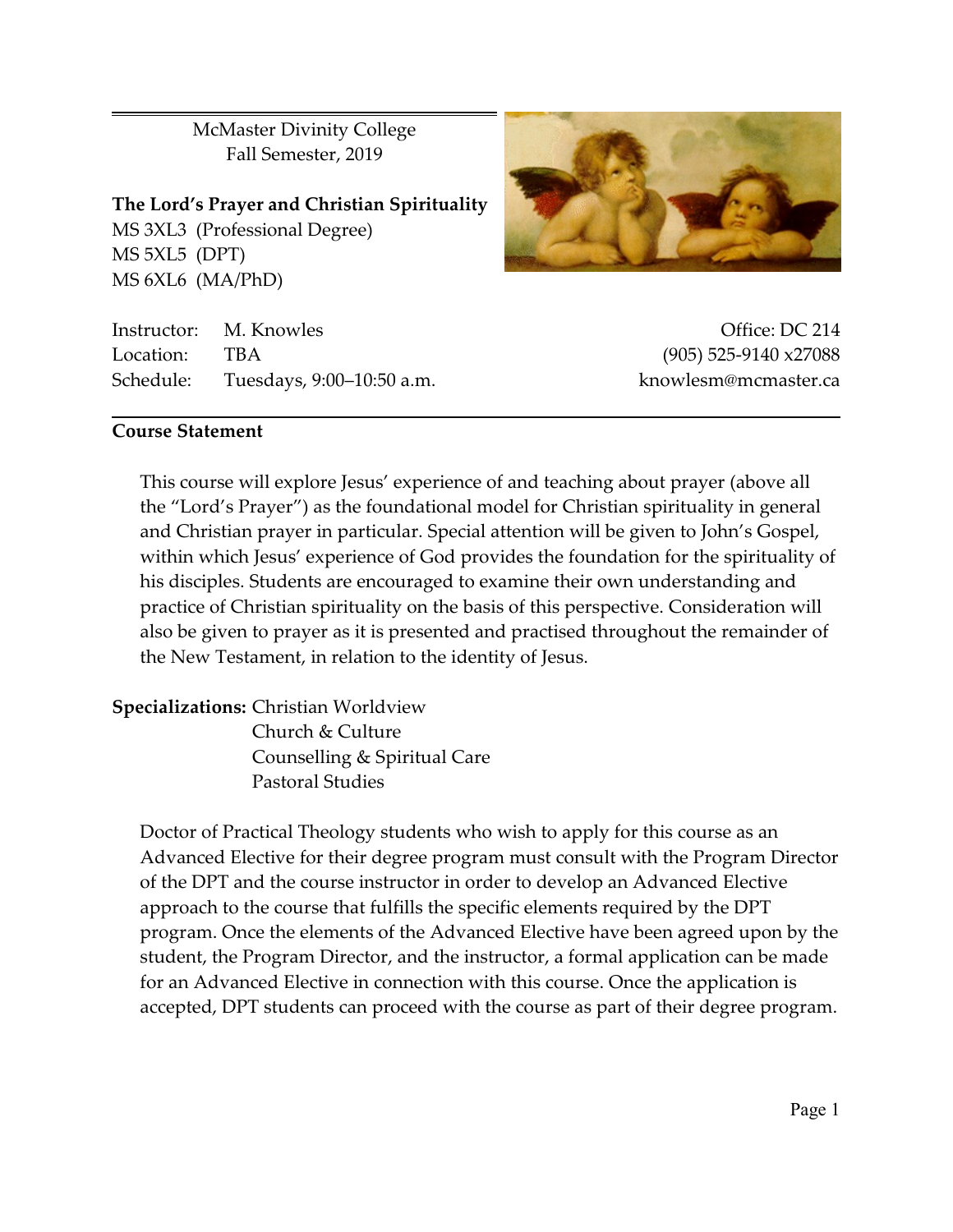# **Course Objectives**

*Knowing:*

- To explore the theological foundations of Christian spirituality as a reflection of the spirituality of Jesus.
- To examine New Testament evidence regarding the prayer and spiritual practices of Jesus, his first disciples, and the early church.

*Being:*

- < To develop an awareness of spiritual identity and personal spiritual formation as foundational aspects of ministerial leadership.
- To help students clarify their own spirituality identities and preferred patterns of devotional practice.
- < To function corporately as a community of learning.

*Doing:*

- < To develop skills in the devotional application of scriptural and theological insight
- To practise a range of spiritual exercises and models of prayer.
- $\triangleright$  To develop greater facility in fostering the spiritual growth of fellow disciples.

# **Lecture Outline and Schedule:**

| September 10 | Backgrounds to New Testament Prayer I:<br>Prayer in Hebrew Scripture, Synagogue, and Temple<br>READING: Longenecker, Into God's Presence, 3-21, 43-63.          |
|--------------|-----------------------------------------------------------------------------------------------------------------------------------------------------------------|
| September 17 | Backgrounds to New Testament Prayer II:<br>Prayer in the Greco-Roman World<br>READING: Longenecker, Into God's Presence, 23-41.                                 |
| September 24 | "I in Them and You in Me": Prayer in the Gospel of John<br>READING: Cullmann, Prayer in the New Testament, 89-111.<br>Longenecker, Into God's Presence, 155-79. |
| October 1    | "Our Father in Heaven": Prayer as Theological Re-Orientation<br>READING: Longenecker, Into God's Presence, 132-54.<br>Exegesis Assignment Due                   |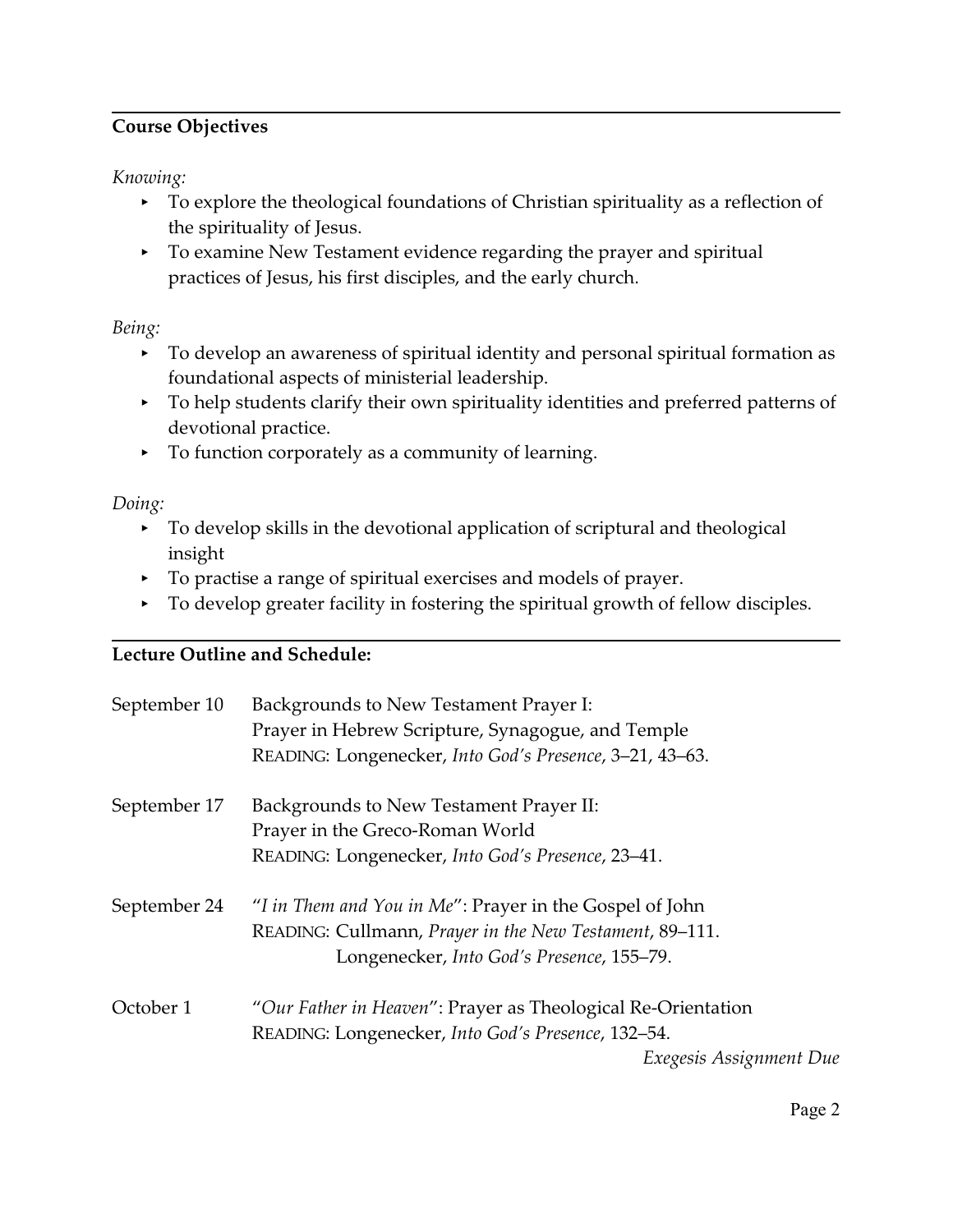| October 8   | "Hallowed Be Your Name": Prayer and the Name of God                        |  |  |
|-------------|----------------------------------------------------------------------------|--|--|
|             | READING: Cullmann, Prayer in the New Testament, 16-69.                     |  |  |
|             | Optional: Knowles, The Unfolding Mystery of the Divine Name, 27-49.        |  |  |
| October 15  | <b>Reading Week</b>                                                        |  |  |
| October 22  | "Your Kingdom Come; Your Will Be Done":<br>The Spirituality of God's Reign |  |  |
|             | READING: Koenig, Rediscovering New Testament Prayer, 40-65.                |  |  |
| October 29  | Prayer and Spiritual Disciplines                                           |  |  |
|             | Resources for Prayer and Spiritual Discipline Due/Class Presentations      |  |  |
| November 5  | Bread, Debt, Deliverance, and the Challenge of Evil                        |  |  |
|             | READING: Longenecker, Into God's Presence, 113-31.                         |  |  |
| November 12 | Prayer in the Early Christian Community according to Luke-Acts             |  |  |
|             | READING: Longenecker, Into God's Presence, 183-201.                        |  |  |
| November 19 | "Pray Without Ceasing": Prayer According to Paul                           |  |  |
|             | READING: Cullmann, Prayer in the New Testament, 69-88.                     |  |  |
|             | Longenecker, Into God's Presence, 203-26.                                  |  |  |
| November 26 | Praying in the Shadow of the Cross: Prayer in the Catholic Epistles        |  |  |
|             | READING: Longenecker, Into God's Presence, 228-50.                         |  |  |
| December 3  | Dwelling in the Divine Presence:                                           |  |  |
|             | Prayer and Worship in the Apocalypse of John                               |  |  |
|             | READING: Longenecker, Into God's Presence, 252-70.                         |  |  |
|             | Responding to God Assignment Due                                           |  |  |
| December 10 | <b>Summary Reflections and Exercises:</b>                                  |  |  |
|             | Prayer as Worldview, Metanarrative, and Praxis                             |  |  |
| December 11 | Final date for submission of course assignments (noon)                     |  |  |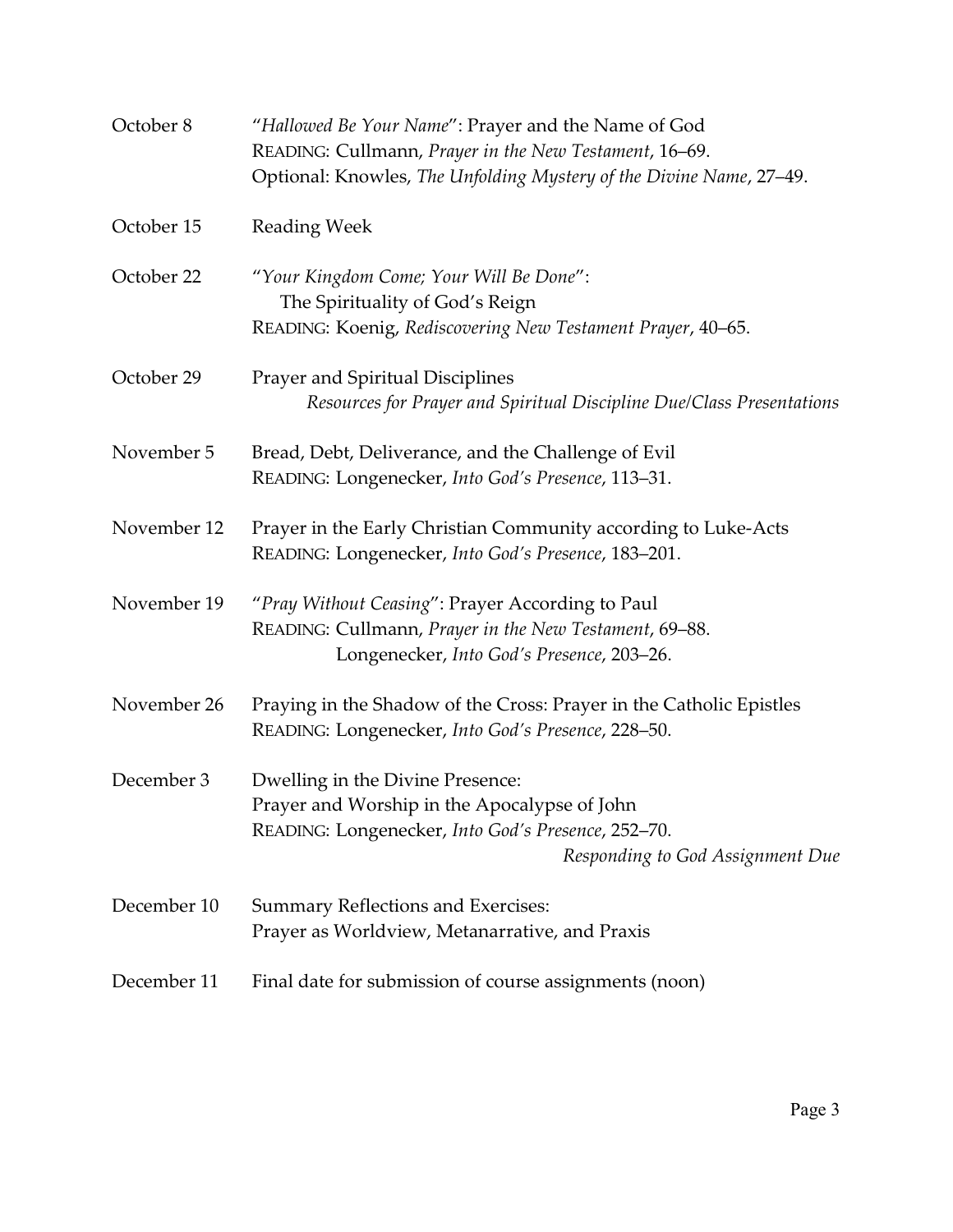## **Course Requirements**

## Textbooks

- Koenig, John. *Rediscovering New Testament Prayer: Boldness and Blessing in the Name of Jesus.* Harrisburg, PA: Morehouse, 1998. MILLS BV 210.2 .K58 1998
- Longenecker, Richard N., ed. *Into God's Presence: Prayer in the New Testament*. Grand Rapids: Eerdmans, 2001. MILLS BS 2545 .P67I58 2001

All required textbooks for this class are available from the College's book service, READ On Bookstore, Room 145, McMaster Divinity College. Texts may be purchased on the first day of class. For advance purchase, you may contact READ On Bookstore, 5 International Blvd, Etobicoke, Ontario M9W 6H3: phone 416.620.2934; fax 416.622.2308; email books@readon.ca. Other book services may also carry the texts.

Additional reading available on reserve at Mills Memorial Library

Cullmann, Oscar. *Prayer in the New Testament.* Minneapolis: Fortress, 1995. MILLS BS 2545 .P67 C8513 1995 Foster, Richard J. *Prayer: Finding the Heart's True Home.* San Francisco: HarperSanFrancisco, 1992. MILLS BV 210.2 .F68 1992

Knowles, M. P. *The Unfolding Mystery of the Divine Name: the God of Sinai in Our Midst*. Downers Grove: IVP Academic, 2012. MILLS BS 1245.52 .K56 2012

Assignments  $\%$  of Final Grade

Written assignments (submitted via the Avenue to Learn website) are due at 9:00 a.m. on the due date. In completing course assignments, MDiv/MTS students are expected to identify and emphasize themes relevant to their chosen specialization, whether Christian Worldview, Church & Culture, Counselling & Spiritual Care, or Pastoral Studies. *Please note that assignments vary according to degree programme and specialization*.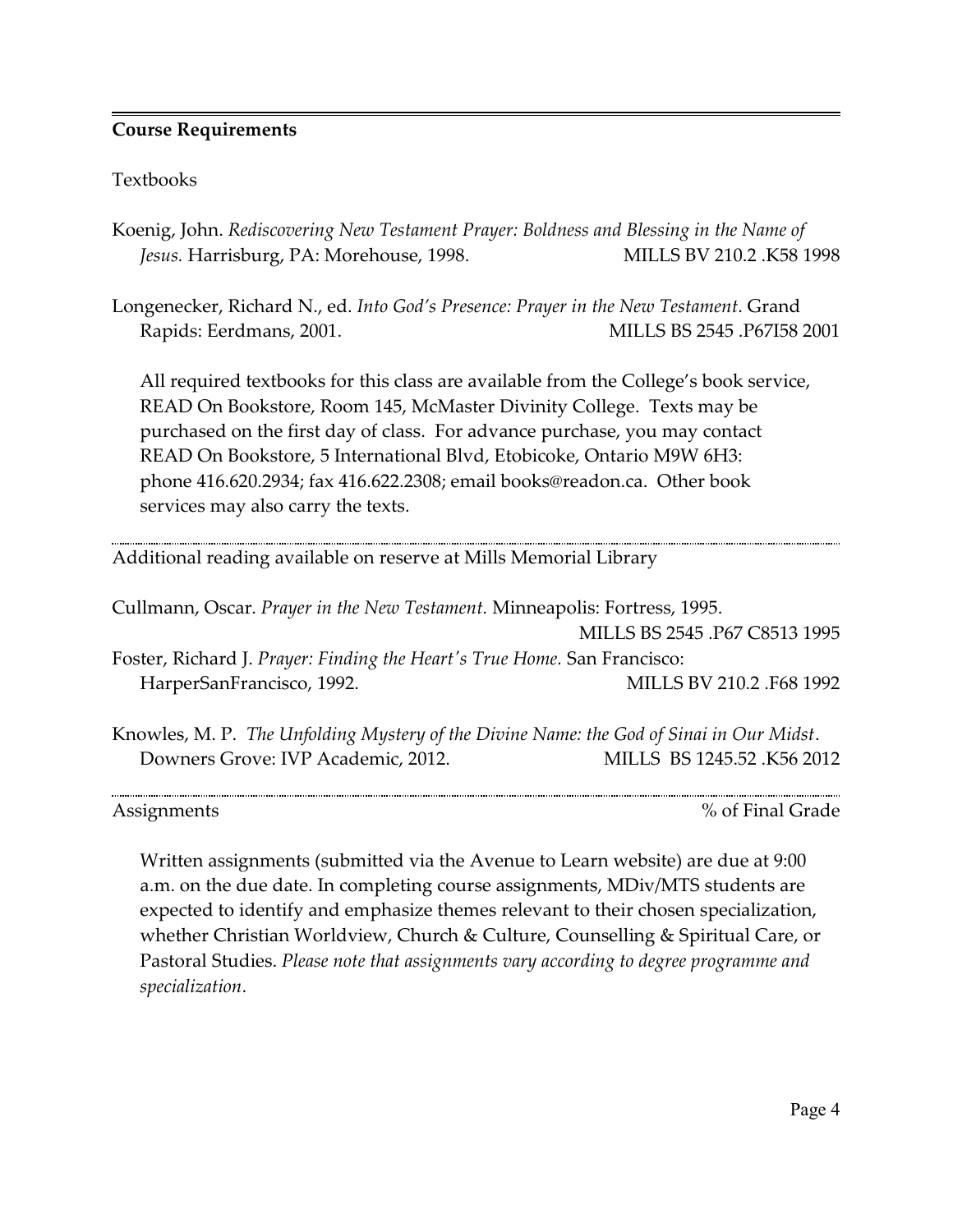## 1. READING

- a. Completion of weekly reading assignments (approx. 635 pages total).
- b. The remainder the minimum reading requirements may be selected from the course bibliography and/or from theological, devotional, and exegetical materials that provide research background for the written assignments (below).
	- i. MDiv/MTS 1,000 pages
	- ii. DPT 2,000 pages
	- iii. MA/PhD 3,000 pages
- c. Bibliographies appended to written assignments should indicate the approximate number of pages read in each source listed, along with a cumulative total.

## 2. PRAYER JOURNAL

Students in all programmes are required to keep a prayer journal for the duration of the course. Its form and content are at the discretion of the journalist, but may include prayers, meditations, personal reflections, new insights into or answers to prayer, and quotations from other writers, as well as related deliberations upon the spiritual life. While not submitted for grading by itself, material from the journal should, where appropriate, be incorporated into other course assignments.

3. EXEGESIS OF THE LORD'S PRAYER Weight: 25%

Provide a brief exegesis of the Lord's Prayer , both against the background of the spirituality and ministry of Jesus (in the specific context of his day) and as a model for the spirituality and/or ministry of Jesus' followers today. You may focus on the Matthaean or Lukan versions, or both, preferably with reference to the Greek text. Additionally, DPT students will relate their exegesis to the theory and practice of prayer more generally, while MA/PhD students will situate their reading of the prayer in relation to the history of interpretation, both ancient and modern, and/or the history of Christian spirituality.

| Length: MDiv/MTS 1,000 words |               |
|------------------------------|---------------|
| DPT.                         | $1,500$ words |
| MA/PhD                       | $2,000$ words |

Due: October 1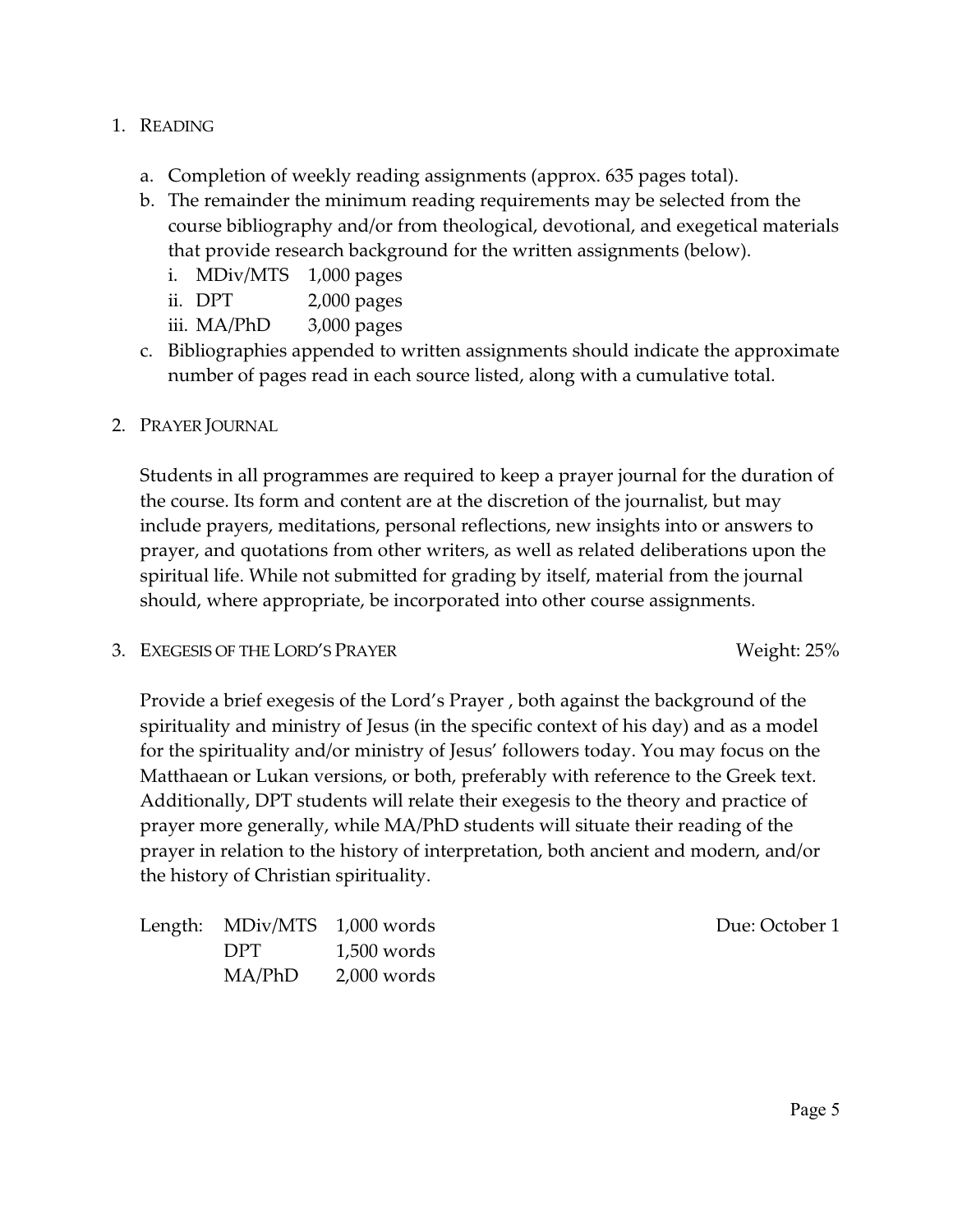#### 4. RESOURCES FOR PRAYER AND SPIRITUAL DISCIPLINE Weight: 35%

This assignment is to be conducted in three parts. *First*, review one of the texts from the bibliography of "Classic Works on Prayer and Christian Spirituality" (below). So as to ensure equitable distribution of materials, a sign-up sheet for book selection will be circulated on the first day of class. Instead of reviewing the text in the usual academic format, your study should identify and assess:

a. the scriptural or theological foundations of its proposals for the life of prayer,

b. its implications for Christian identity in general, and

c. the practical exercises that it proposes for a life in communion with God. According to this text, how does prayer work, and why? How should we pray, when, or for what?

*Second*, explain how the selected resource could be used to teach about Christian prayer and discipleship in the context of your own theological or confessional tradition. Students specializing in Counselling & Spiritual Care or Pastoral Studies should explore the contribution of spiritual disciplines to spiritual direction and/or congregational formation; students specializing in Christian Worldview or Church & Culture should explore the relationship between Christian identity and confession, on the one hand, and the questions, needs, and concerns of contemporary culture, on the other.

Students enrolled at the Research Degree level must also situate the text in relation to its original historical context and/or confessional or devotional tradition. All students are encouraged to make use of additional resources where these are needed to clarify conceptual or practical principles governing the traditions in question.

While only the first two components of this assignment are graded, each student will also offer, *third*, a ten- to fifteen-minute presentation (depending on course enrolment) to explain your findings and indicate ways in which your chosen discipline can be beneficial for the life of Christian discipleship. Creativity and participatory modes of presentation are encouraged: rather than simply talking about prayer and spirituality, facilitate an experience of prayer or some other exercise of Christian spiritual identity.

| Length: MDiv/MTS 1,500 words |               |
|------------------------------|---------------|
| DPT.                         | $2,000$ words |
| MA/PhD                       | $3,000$ words |

Due: October 29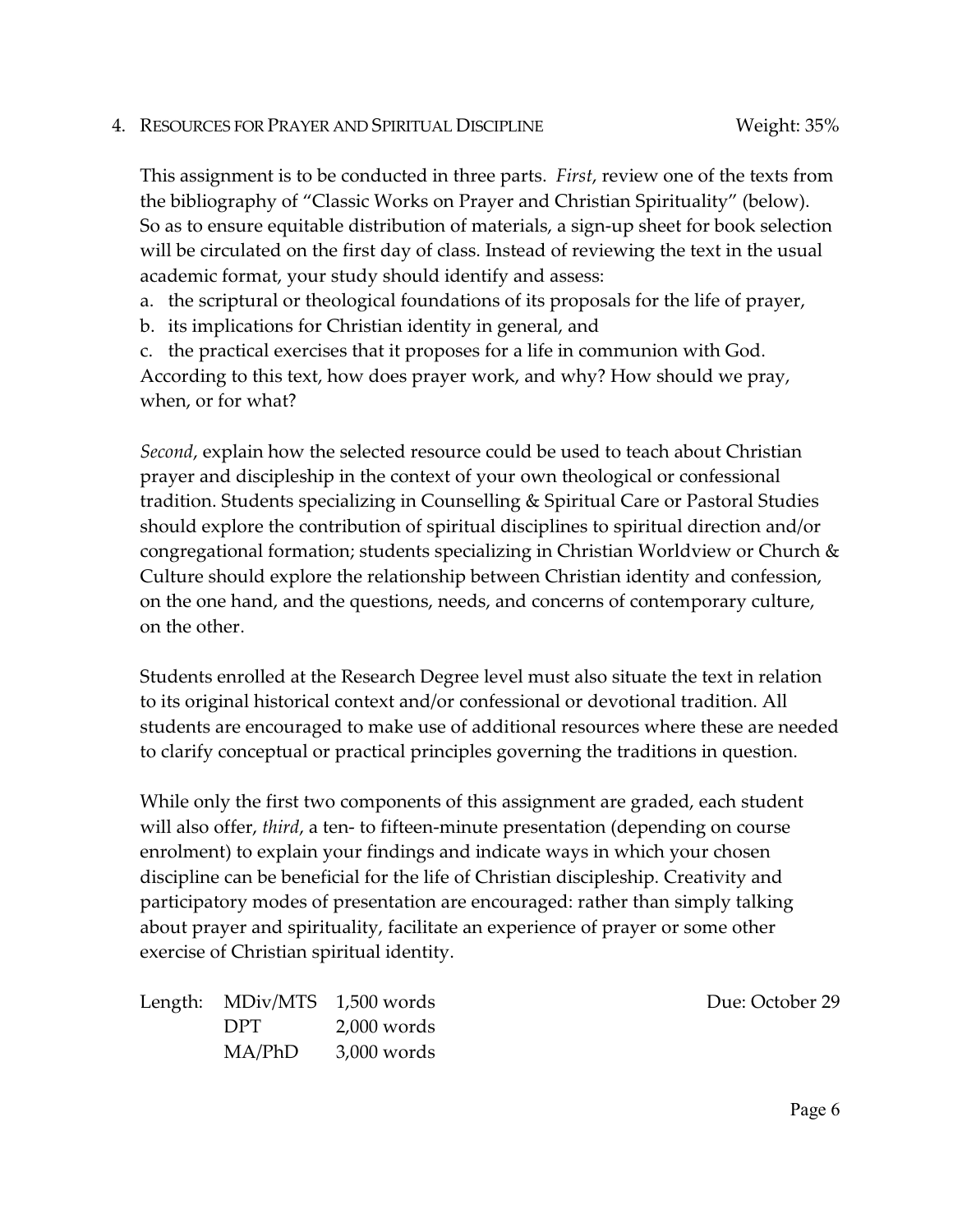### 5. RESPONDING TO GOD WEIGHT AND THE SERVICE OF THE SERVICE OF THE SERVICE OF THE SERVICE OF THE SERVICE OF THE SERVICE OF THE SERVICE OF THE SERVICE OF THE SERVICE OF THE SERVICE OF THE SERVICE OF THE SERVICE OF THE SERVIC

The primary premise of this course is that Jesus' experience of God is paradigmatic for our own, such that "we are being changed into His likeness, from one degree of glory to another" (2 Cor 3:17). In other words, Jesus personally models mature spirituality and devotional discipline, as well as enabling us to be like Him. The purpose of this assignment is to reflect in greater depth on the assertion that the life, character, and ministry of Jesus facilitate our own encounter with God.

The format for this assignment will vary by specialization and degree programme. In formulating your response, be specific about the various assumptions, traditions, and denominational norms that inform your thinking, citing (where appropriate) material from your Prayer Journal. Submissions will be graded on the basis of theological acuity, creativity, practical relevance to Christian discipleship, and evidence of the investment of time and effort.

## a. MDiv/MTS

- i. Christian Worldview/Church & Culture
	- Making use of both primary and secondary materials, select and describe the contours of a particular source of contemporary personal or social identity (e.g. nationalism, ethnicity, gender, fashion, finance, sport/health, popular music, gaming, etc.). Compare and contrast this approach with specifically Christian identity, noting points of consonance/dissonance and proposing ways in which prayer and spiritual discipline can foster mature Christian discipleship that is modelled on and enabled by Christ.

# ii. Counselling & Spiritual Care/Pastoral Studies

Offer a theological assessment of a specific spiritual discipline as practised within the Christian tradition. Such disciplines may include (but are not limited to) those discussed, for example, by Richard J. Foster in *Celebration of Discipline: The Path to Spiritual Growth* (San Francisco: Harper and Row, 1978):

- a. *Inward Disciplines*
	- i. Meditation
	- ii. Prayer
	- iii. Fasting
	- iv. Study
- b. *Outward Disciplines*
	- i. Simplicity
	- ii. Solitude
	- iii. Submission
	- iv. Service
- c. *Corporate Disciplines*
	- i. Confession
	- ii. Worship
	- iii. Guidance
	- iv. Celebration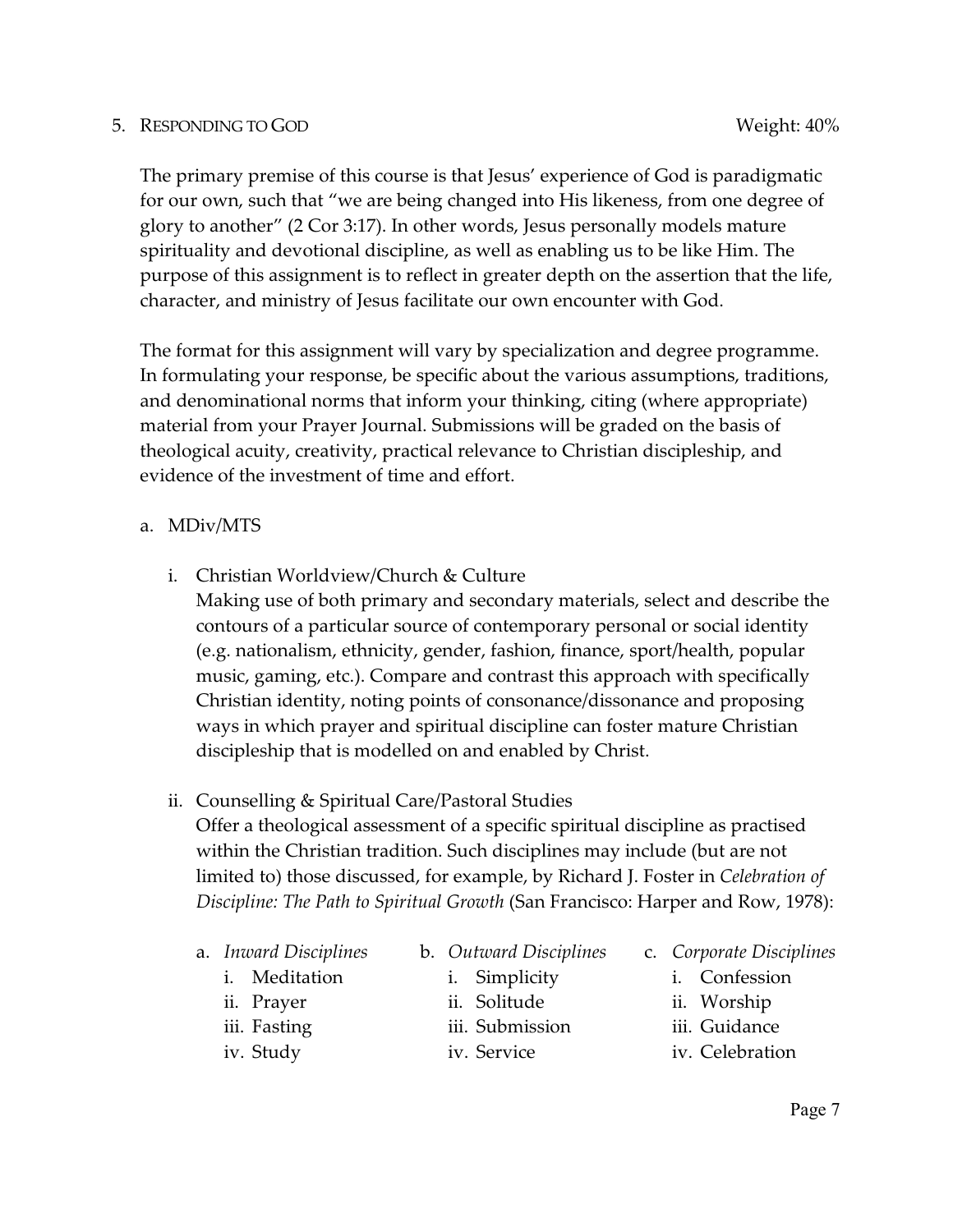What experience of God does this discipline offer, or what consequences or implications for discipleship does it suggest on the basis of the way it represents God? In what way (whether theoretical or practical) is the life of Jesus presented as a model, instrument, or agent for the life of faith? How does this discipline convey spiritual benefit to the practitioner? Offer concrete and constructive proposals for the definition and conduct of Christian discipleship within your own theological or confessional tradition.

Length: MDiv/MTS 2,000 words Due: December 3

#### d. DPT & MA/PhD

Formulate a comprehensive account of prayer and the spiritual life, outlining relevant resources, methods, and goals for spiritual development, whether in relation to personal maturation, congregational development, or ministerial competency. As appropriate to your area of research interest, the assignment may take the form of an exegetical, theological, or historical essay, but must discuss both conceptual and practical dimensions of Christian spirituality, identifying relevant resources and proposing solutions to customary difficulties (e.g. unanswered prayer).

| Length: DPT |        | $3,000$ words |
|-------------|--------|---------------|
|             | MA/PhD | $4,000$ words |

#### Due: December 3

#### *Auditing*

In order to facilitate full participation in class sessions, auditors are asked to complete the assigned readings and to maintain a prayer journal.

#### Style

All stylistic considerations (including but not limited to questions of formatting, footnotes, and bibliographic references) must conform to the McMaster Divinity College Style Guidelines for Essays and Theses (http://mcmasterdivinity.ca/wpcontent/uploads/2018/02/mdcstyleguide.pdf).

Failure to observe appropriate style and formatting will result in grade reductions.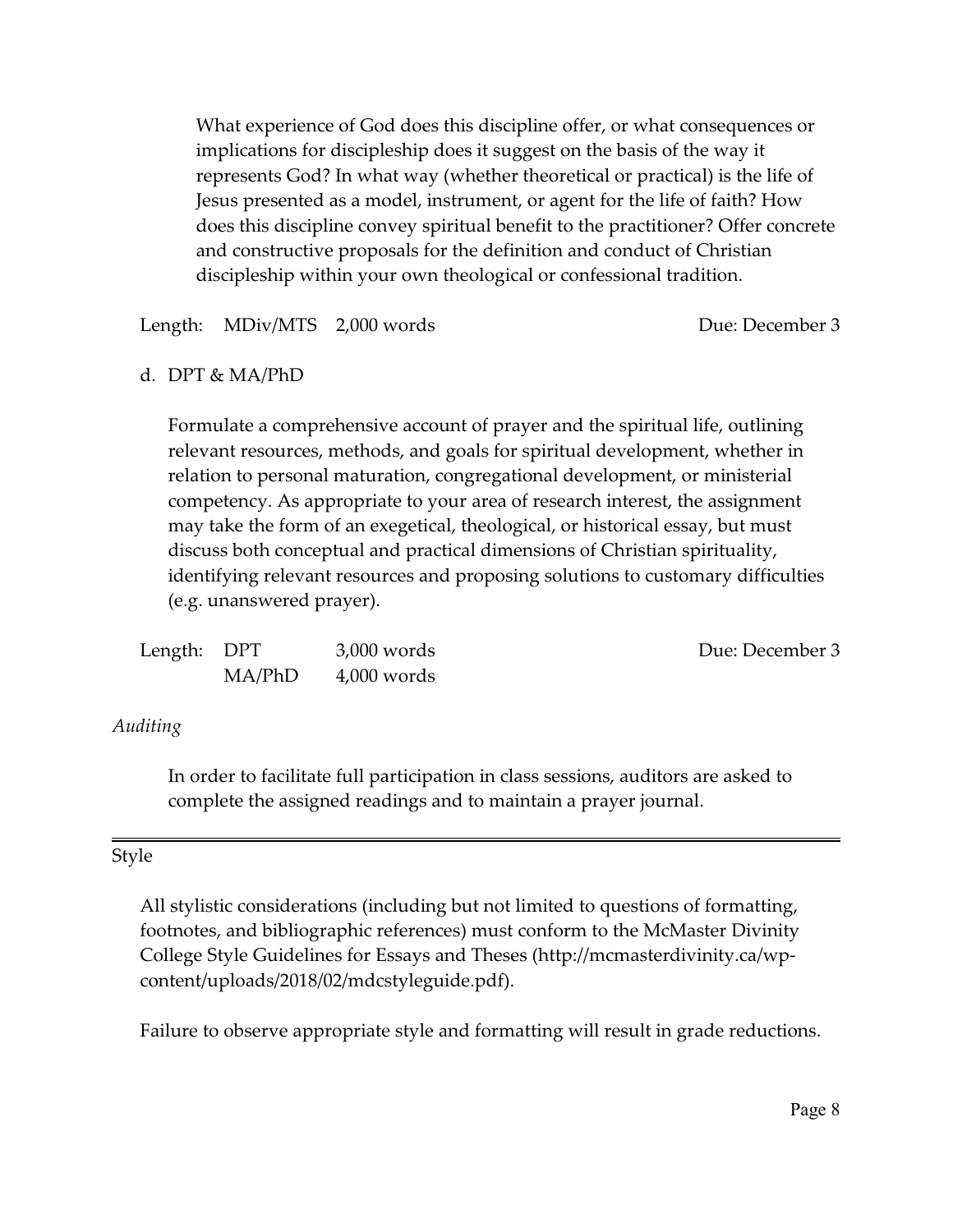To assist with prose composition, students are encouraged to make use of grammarly.com, along with the Writing Support Services provided by McMaster's Student Success Centre (http://studentsuccess.mcmaster.ca/ students/academicskills/writing-support-services.html). See also "CRITERIA FOR GRADING OF WRITTEN ASSIGNMENTS," below.

## Academic Dishonesty

Academic dishonesty is a serious offence that may take any number of forms, including plagiarism, the submission of work that is not one's own or for which previous credit has been obtained, and/or unauthorized collaboration with other students. Academic dishonesty can result in severe consequences, e.g., failure of the assignment, failure of the course, a notation on one's academic transcript, and/or suspension or expulsion from the College. Students are responsible for understanding what constitutes academic dishonesty. Please refer to the Divinity College Statement on Academic Honesty https://mcmasterdivinity.ca/rulesregulations

## Inclusive Language

McMaster Divinity College uses inclusive language for human beings in worship services, student written materials, and all its publications. It is expected that inclusive language will be used in chapel services and all MDC assignments. In reference to biblical texts, the integrity of the original expressions and the names of God should be respected, but you will need to use gender-inclusive language for humans, and you will need to quote from a gender-inclusive version such as the following: NRSV (1989), NCV (1991), TEV/GNB/GNT (1992), CEV (1995), NLT (1996), TNIV (2005), and the Common English Bible (CEB 2011).

# Cell Phone/Computer Policy

Students are asked to refrain from conducting cell phone conversations while class is in session. If you need to maintain contact with family members and/or your church or ministry, please turn off the ringer so as to avoid disturbing others; upon receipt of an urgent call, you may discretely excuse yourself from the classroom. The same policy applies to sound generated by computers or other electronic systems.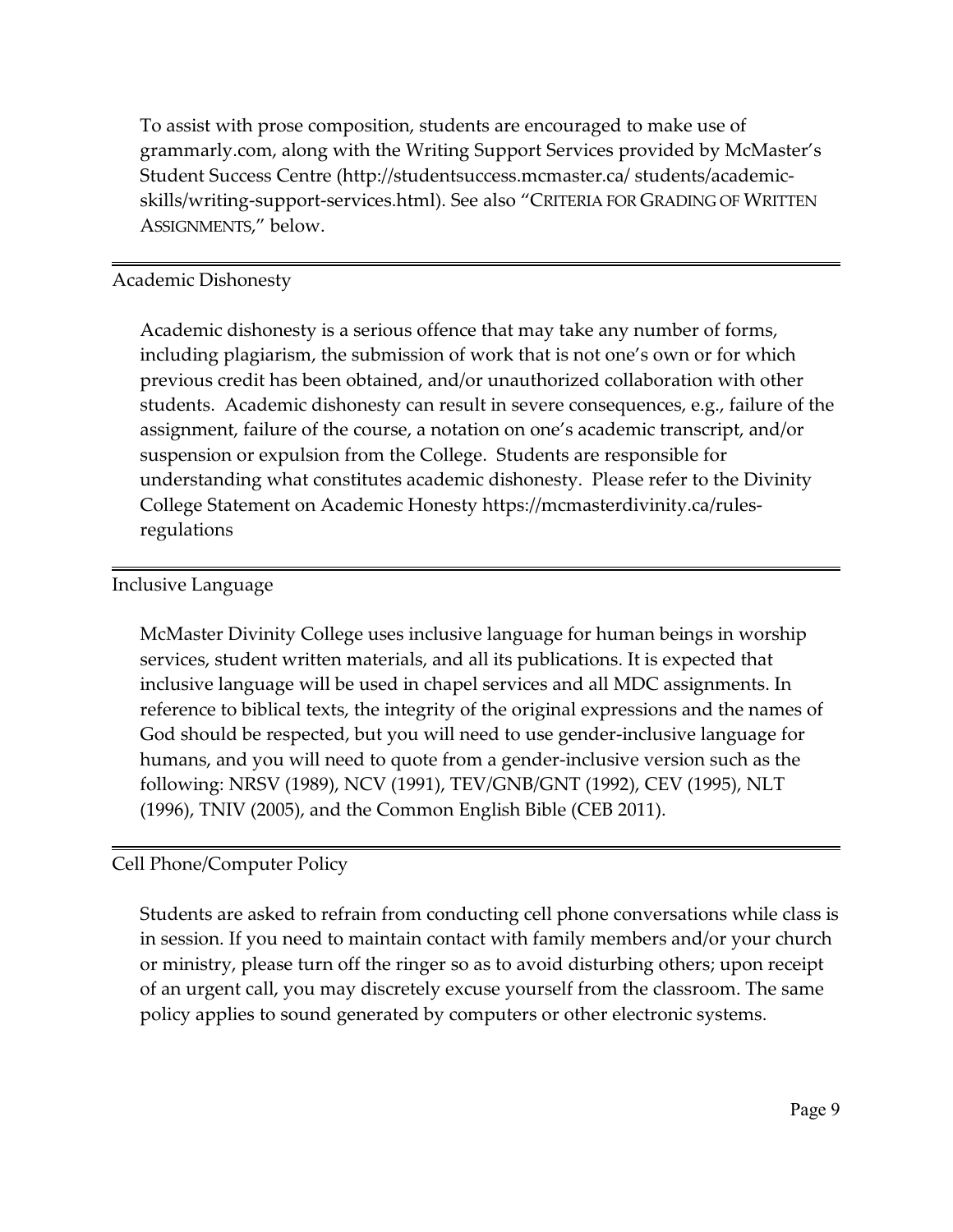Late Submission Penalty

Assignments are due at the beginning of the class session on the due date. The penalty for late submission of assignments is 1% per calendar day (without limit).

Graded essays will be available for retrieval from the Student Records Office (Room 210) for 30 days after the end of the semester (calculated as the day on which grades are due), following which they will be discarded.

*The final date for submission of all course assignments is the last day of classes, December 11 Assignments received after this date will not be accepted for grading or credit*

Disclaimer:

This syllabus is the property of the instructor and is prepared with currently available information. The instructor reserves the right to make changes and revisions up to and including the first day of class.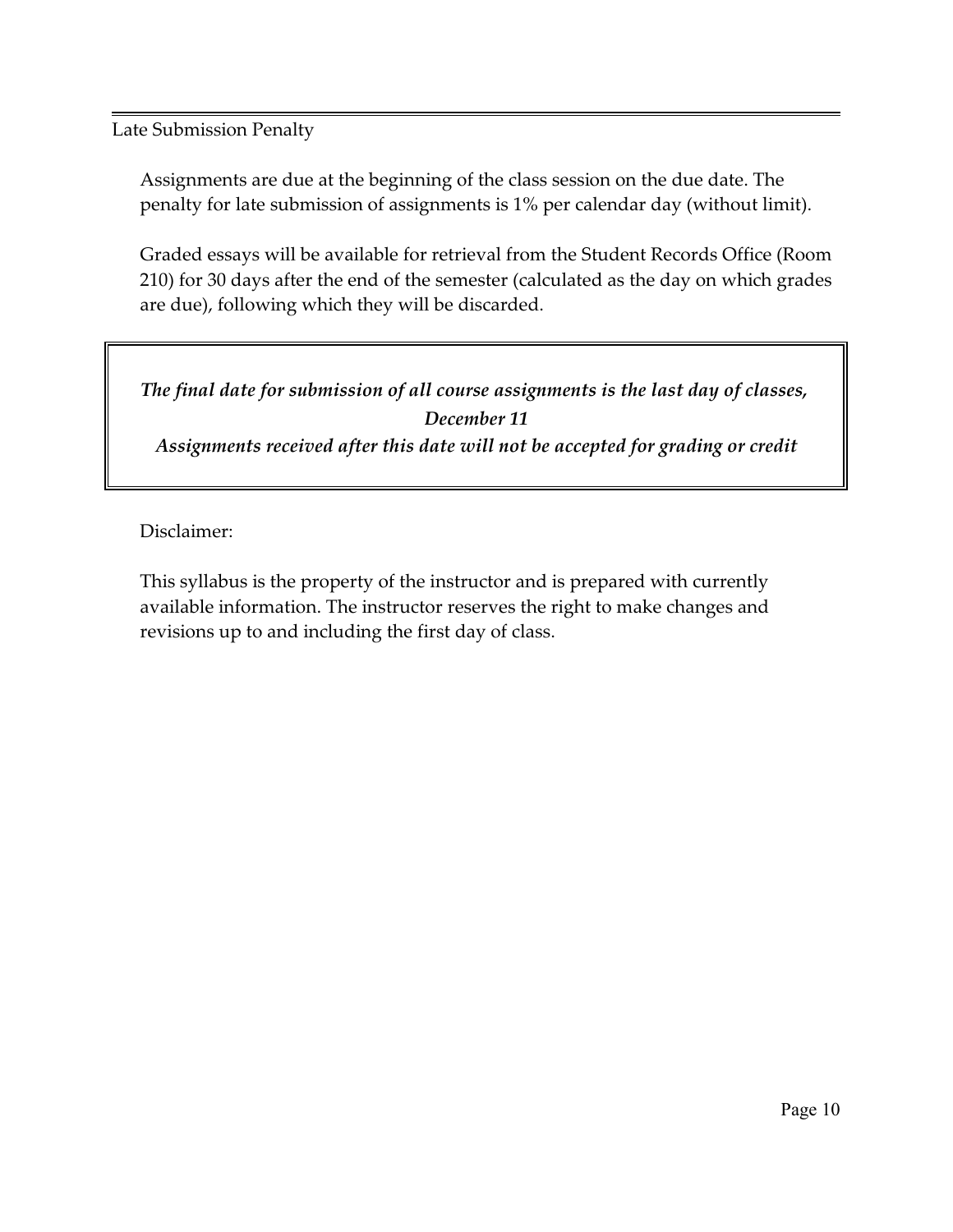| <b>Summary of Assignments and Grading</b>               |                                 |                                 |                           |  |
|---------------------------------------------------------|---------------------------------|---------------------------------|---------------------------|--|
|                                                         | Due                             | Length                          | Percent of<br>final grade |  |
|                                                         | Professional Degrees (MDiv/MTS) |                                 |                           |  |
| Prayer Journal                                          | n/a                             | n/a                             | n/a                       |  |
| Exegesis of the<br>Lord's Prayer                        | October 1                       | 1,000 words $(*4 pp.)$          | 25%                       |  |
| <b>Resources for Prayer</b><br>and Spiritual Discipline | October 29                      | 1,500 words ( $\approx$ 6 pp.)  | 35%                       |  |
| Responding to God                                       | December 3                      | 2,000 words ( $\approx 8$ pp.)  | 40%                       |  |
| <b>DPT</b>                                              |                                 |                                 |                           |  |
| Prayer Journal                                          | n/a                             | n/a                             | n/a                       |  |
| Exegesis of the<br>Lord's Prayer                        | October 1                       | 1,500 words ( $\approx 6$ pp.)  | 25%                       |  |
| <b>Resources for Prayer</b><br>and Spiritual Discipline | October 29                      | 2,000 words ( $\approx 8$ pp.)  | 35%                       |  |
| Responding to God                                       | December 3                      | 3,000 words (≈12 pp.)           | 40%                       |  |
| MA/PhD                                                  |                                 |                                 |                           |  |
| Prayer Journal                                          | n/a                             | n/a                             | n/a                       |  |
| Exegesis of the<br>Lord's Prayer                        | October 1                       | 2,000 words (≈8 pp.)            | 25%                       |  |
| <b>Resources for Prayer</b><br>and Spiritual Discipline | October 29                      | 3,000 words ( $\approx$ 12 pp.) | 35%                       |  |
| Responding to God                                       | December 3                      | 4,000 words (≈16 pp.)           | 40%                       |  |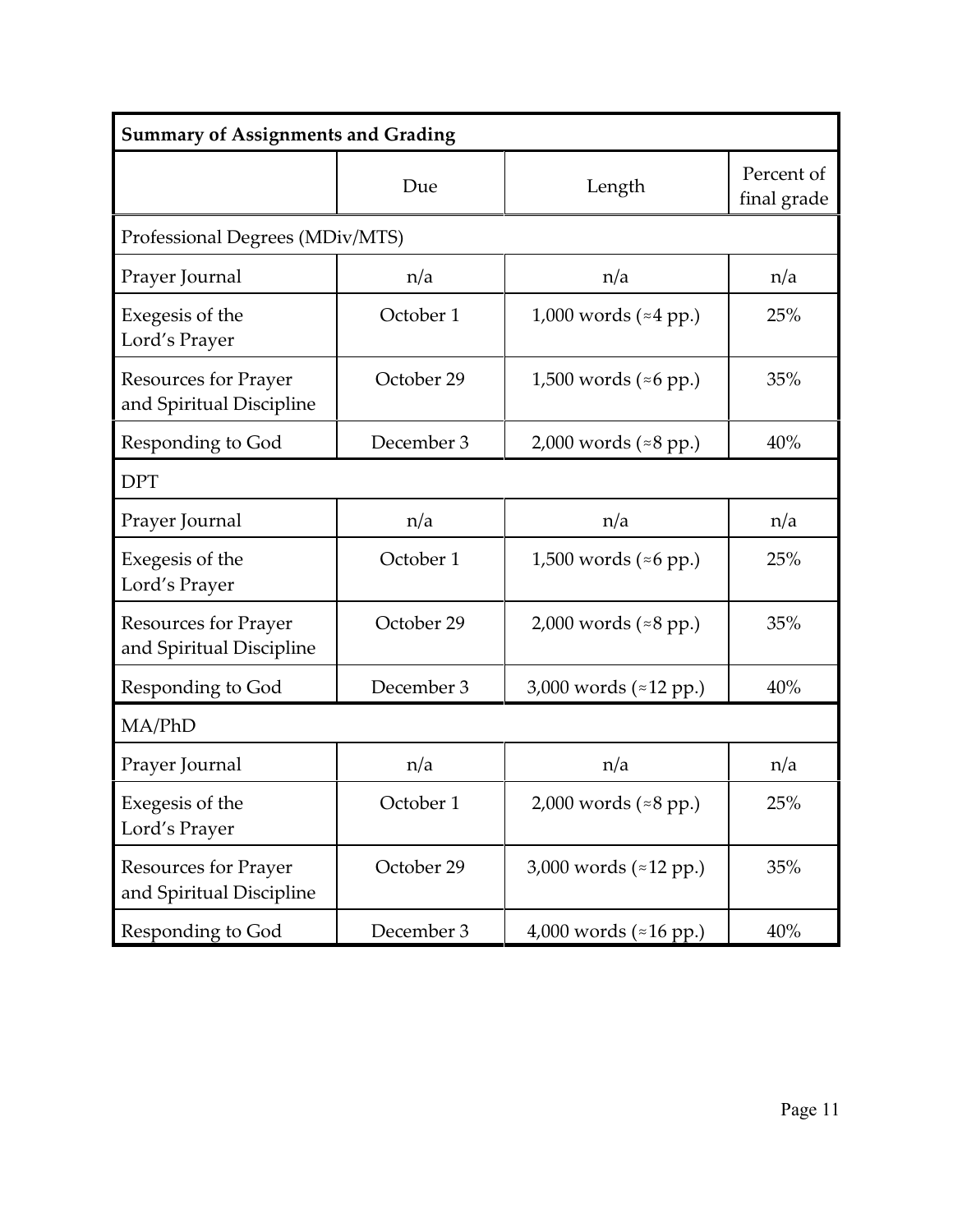CLASSIC WORKS ON PRAYER AND CHRISTIAN SPIRITUALITY

- Barth, Karl [1886–1968]. *Prayer*. 2nd ed. Ed. Don E. Saliers from the translation of Sara F. Terrien. Philadelphia: Westminster, 1985. MILLS BV 210 .B3313 1985
- Benedict of Nursia [480–543]. *Saint Benedict's Rule*. Trans. Patrick Barry. 2<sup>nd</sup> ed. Mahwah, NJ: HiddenSpring, 2004. MILLS BX 3004 .E6 2004
- Bernard of Clairvaux [1090–1153]. *On Loving God.* Trans. Robert Walton. Washington: Cistercian, 1974. alternative edition: MILLS ebook
- Brother Lawrence of the Resurrection [1614–1691]. *The Practice of the Presence of God.* Tr. John J. Delaney. Garden City, NY: Doubleday/Image, 1977.

MILLS BX 2349 .H42 1977

- Catherine of Siena [1347–1380]. *The Dialogue*. Trans. Suzanne Noffke. Classics of Western Spirituality. New York: Paulist, 1980. MILLS BV 5080 .C2613 1980
- Forsyth, P. T. [1848–1921]. *The Soul of Prayer.* London: Independent, 1949. MILLS Storage BV 210 .F56
- Foster, Richard J. *Prayer: Finding the Heart's True Home.* San Francisco: HarperSanFrancisco, 1992. MILLS BV 210.2 .F68 1992
- Grou, Jean Nicolas [1731–1803]. *How to Pray: The Chapters on Prayer from The School of Jesus Christ*. London: Clarke, [1955, 1964]. MILLS BV 210 .G752 1964
- Guyon, Jeanne Marie Bouvier de La Motte [1648–1717]. "A Short and Easy Method of Prayer Which All Can Practice Very Easily and Through Which All Can Arrive in a Short Time to a High Perfection," in *Jeanne Guyon: Selected Writings*. Trans. and ed. Dianne Guenin-Lelle and Ronney Mourad. Classics of Western Spirituality. New York: Paulist, 2012. MILLS BX 4705 .G8A3 2012
- Hallesby, Ole [1879–1971]. *Prayer.* Tr. C. J. Carlesen. Minneapolis: Augsburg, 1959 [1931].
- Ignatius of Loyola [1491–1556]. The *Spiritual Exercises of St. Ignatius Loyola.* Resources in Religion 3. Lanham, MD: University Press of America, 1987.

MILLS BX 2179 .L7 E5 1987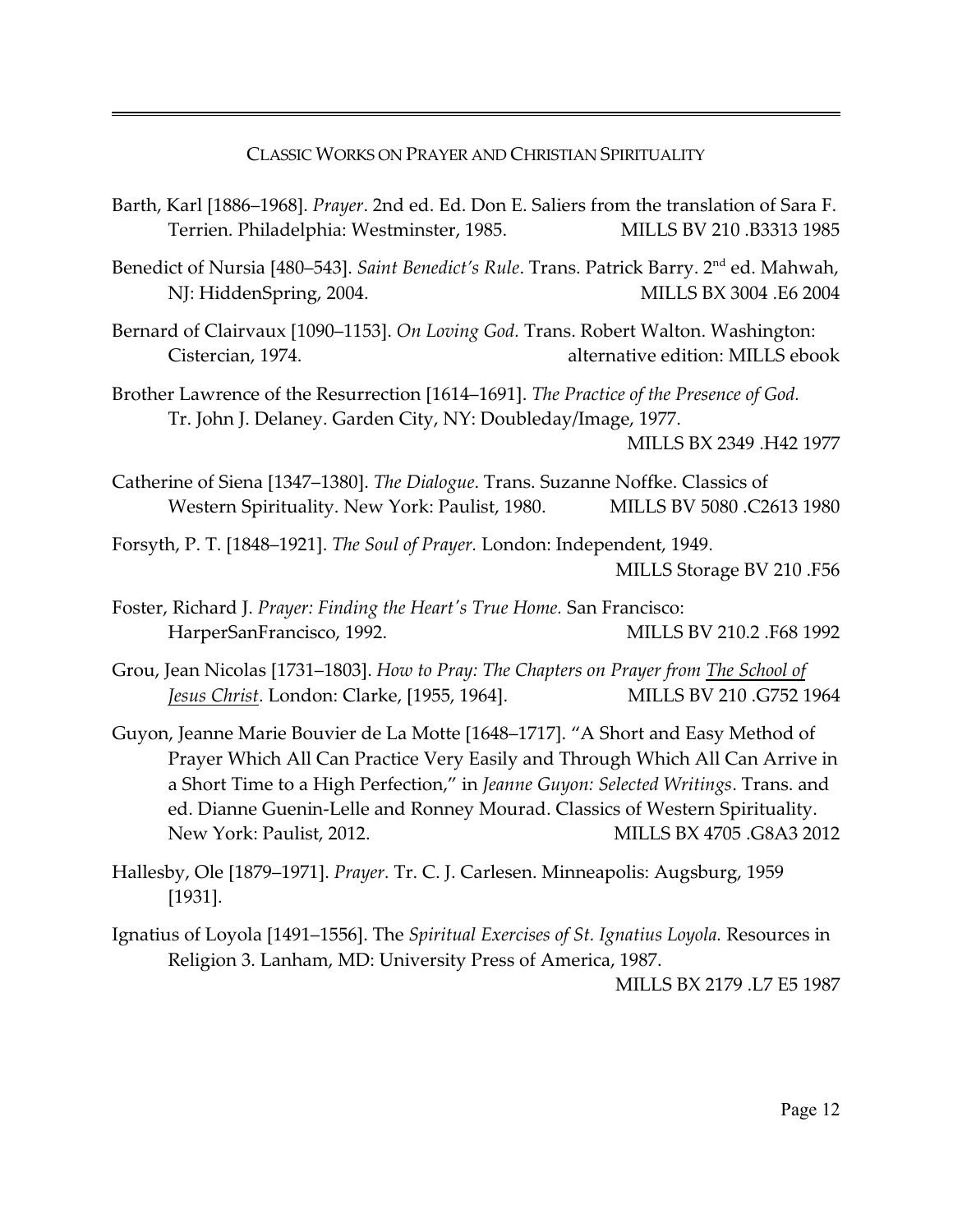Julian of Norwich [1342–1416]. *Showings* [=*Revelations of Divine Love*]. Trans. Edmund College and James Walsh. Classics of Western Spirituality. New York: Paulist, 1978. MILLS BV 4831 .J8 1978

Kelly, Thomas R. [1893–1941]. *A Testament of Devotion*. New York: Harper & Row, 1941. MILLS Storage 242 .K29

à Kempis, Thomas [1380–1471]. *The Imitation of Christ.* Trans. William C. Creasy. Macon, GA: Mercer University Press, 1989. MILLS BV 4821 .T47 1989

Lewis, C. S. [1898–1963]. *Letters to Malcolm: Chiefly on Prayer.* London: Geoffrey Bles, [1964]. MILLS .248 .L6733

Merton, Thomas [1915–1968]. *Contemplative Prayer.* New York: Doubleday Image, 1969. MILLS BV 4813 .M43

Murray, Andrew [1828–1917]. *With Christ in the School of Prayer: Thoughts on Our Training for the Ministry of Intercession.* Westwood, NJ: Revell, 1953.

MILLS 264.1 .M891 A

Origen (184/185 – 253/254). "On Prayer." In *Origen*. Classics of Western Spirituality. New York: Paulist, 1979. Pp. 81–170. MILLS BR 65 .052 1979

Rahner, Karl [1904–1984]. *On Prayer*. New York: Paulist, 1968.MILLS BV 210.2 .R32 1968

Rolle, Richard [1290–1349]. *The Fire of Love.* New York: Penguin, 1972.

Smith, Hannah Whitall [1832–1911]. *The Christian's Secret of a Happy Life.* Old Tappan, NJ: Revell, 1952. MILLS BV 4501.2 .S533 1952

Underhill, Evelyn [1875–1941]. *Worship*. [New York] Harper , 1937.

MILLS Storage 264 .U55